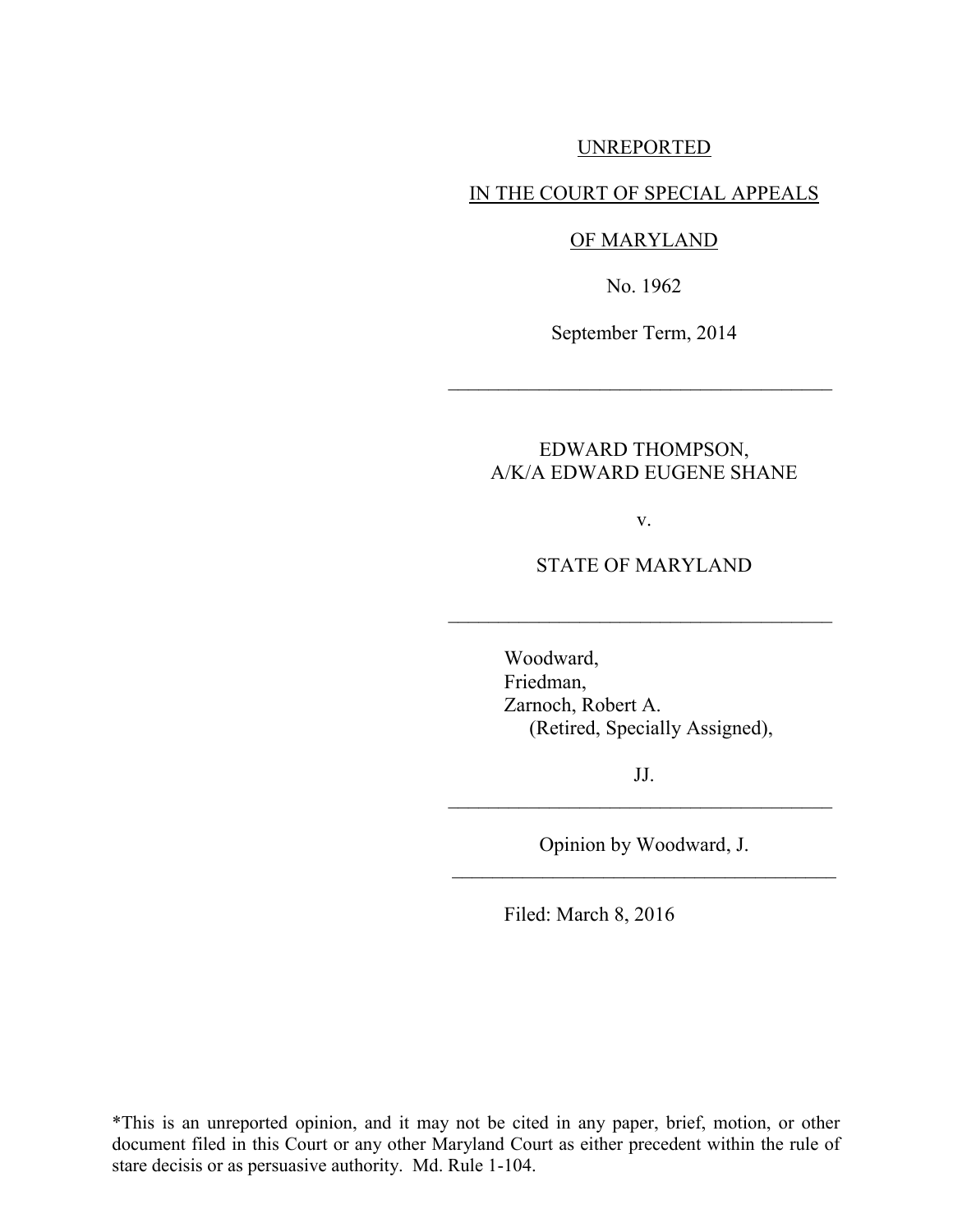Appellant, Edward Thompson,<sup>1</sup> was convicted by a jury in the Circuit Court for Prince George's County of one count each of first degree burglary, third degree burglary, attempted burglary, and theft.<sup>2</sup> The court sentenced appellant to serve twenty years of incarceration, all but fifteen years suspended, on the charge of first degree burglary and merged appellant's remaining convictions for the purposes of sentencing.

In his timely filed appeal, appellant raises three questions for our consideration:

1. Did the trial court abuse its discretion by allowing the State to cross-examine [appellant] about prior convictions without making the proper determinations about their admissibility?

2. Did the trial court commit plain error by failing to instruct jurors that [appellant's] convictions could only be used for impeachment purposes?

3. Did the prosecutor make improper closing arguments about [appellant's] prior convictions, which constituted plain error?

Because appellant has failed to properly preserve these questions for appellate

review and discerning no plain error, we shall affirm the judgment of the circuit court.

# **BACKGROUND**

On October 18, 2013 and October 20, 2013, the home of Joseph LosCoscco on

Davis Boulevard in Suitland, Maryland, was burglarized. The house was broken into, a

 $\overline{a}$ 

<sup>&</sup>lt;sup>1</sup> Appellant is also known by the name Edward Eugene Shane. At trial, appellant was referred to as "Edward Shane." Although appellant refers to himself as "Mr. Shane" throughout his brief, this Court will use the name "Edward Thompson" as that is the name that appears in the official caption of this Court's record.

<sup>&</sup>lt;sup>2</sup> Appellant was acquitted on additional charges of first degree burglary, third degree burglary, and theft.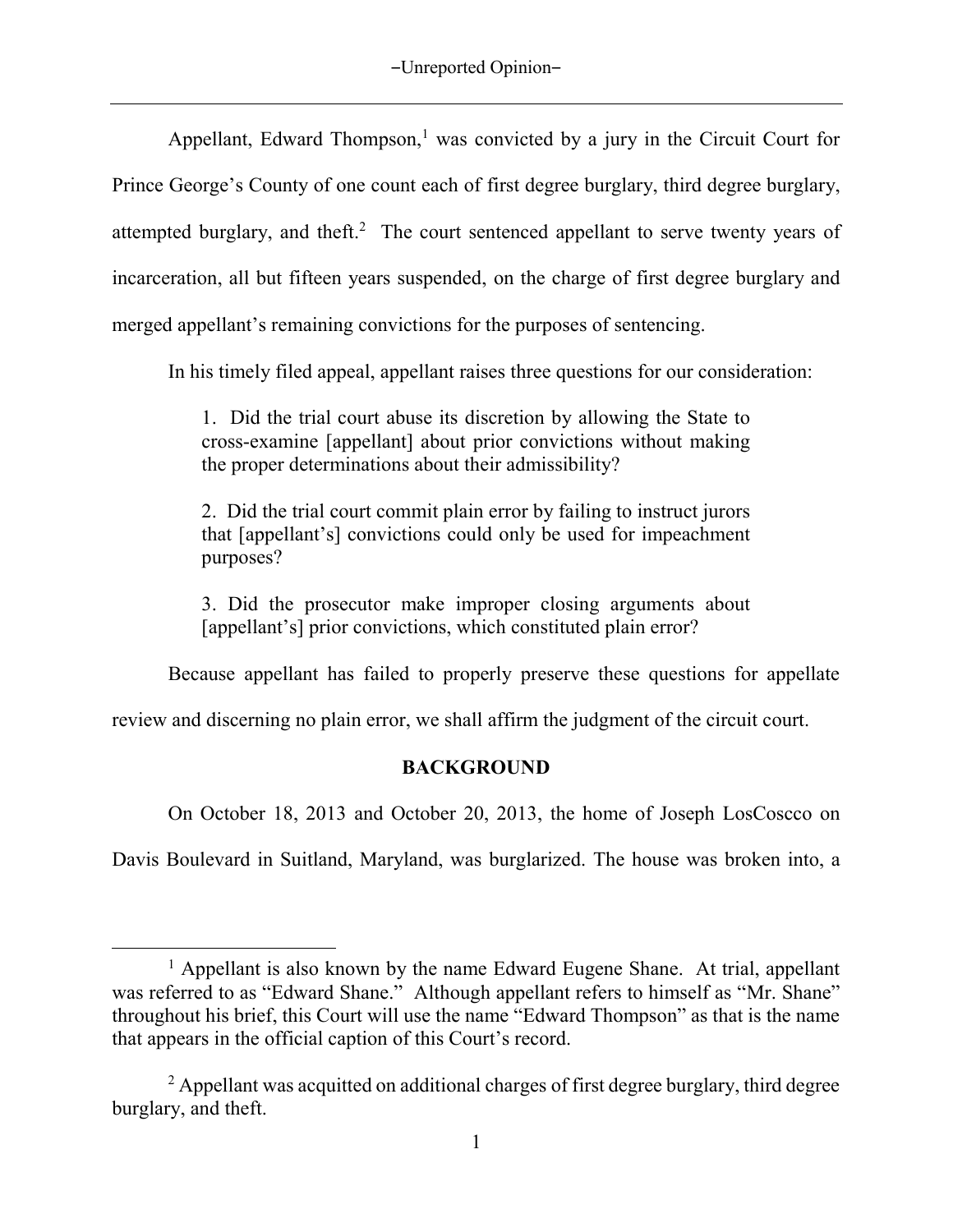lawnmower, tools, and CDs were taken, and windows and cabinets in the house were damaged.

On both days, LosCoscco's next-door neighbor, Louis Carter saw an unfamiliar red truck parked in front of LosCoscco's house and called the police. Carter's brother, Martin Carter, was also present on the morning of October 20, 2013, and saw the red truck parked outside LosCoscco's house. The Carter brothers reported that there was an unauthorized individual around LosCoscco's house, a white male wearing a black sweatshirt and blue jeans. Martin observed the white male as he walked across LosCoscco's yard and attempted to climb a fence then fell back down.

Officer Anthony Sciaretta of the Prince George's County Police Department responded to LosCoscco's home seven to ten minutes after the Carters placed their 911 call. Officer Sciaretta apprehended appellant, who matched the description provided by the witnesses, after he observed appellant running through the car dealership parking lot that was behind LosCoscco's property and jumping over a fence. The police brought Martin Carter to the car dealership for a show-up, and he identified appellant as the individual he saw outside LosCoscco's house.

The police later executed a search warrant at the home of appellant's aunt, where appellant resided in a room over her garage. In the course of the search, the police recovered several CDs that were later identified as belonging to LosCoscco.

When he was interviewed by the police following his arrest, appellant said that he had been working in the area near LosCoscco's home on the morning of October 20, 2013,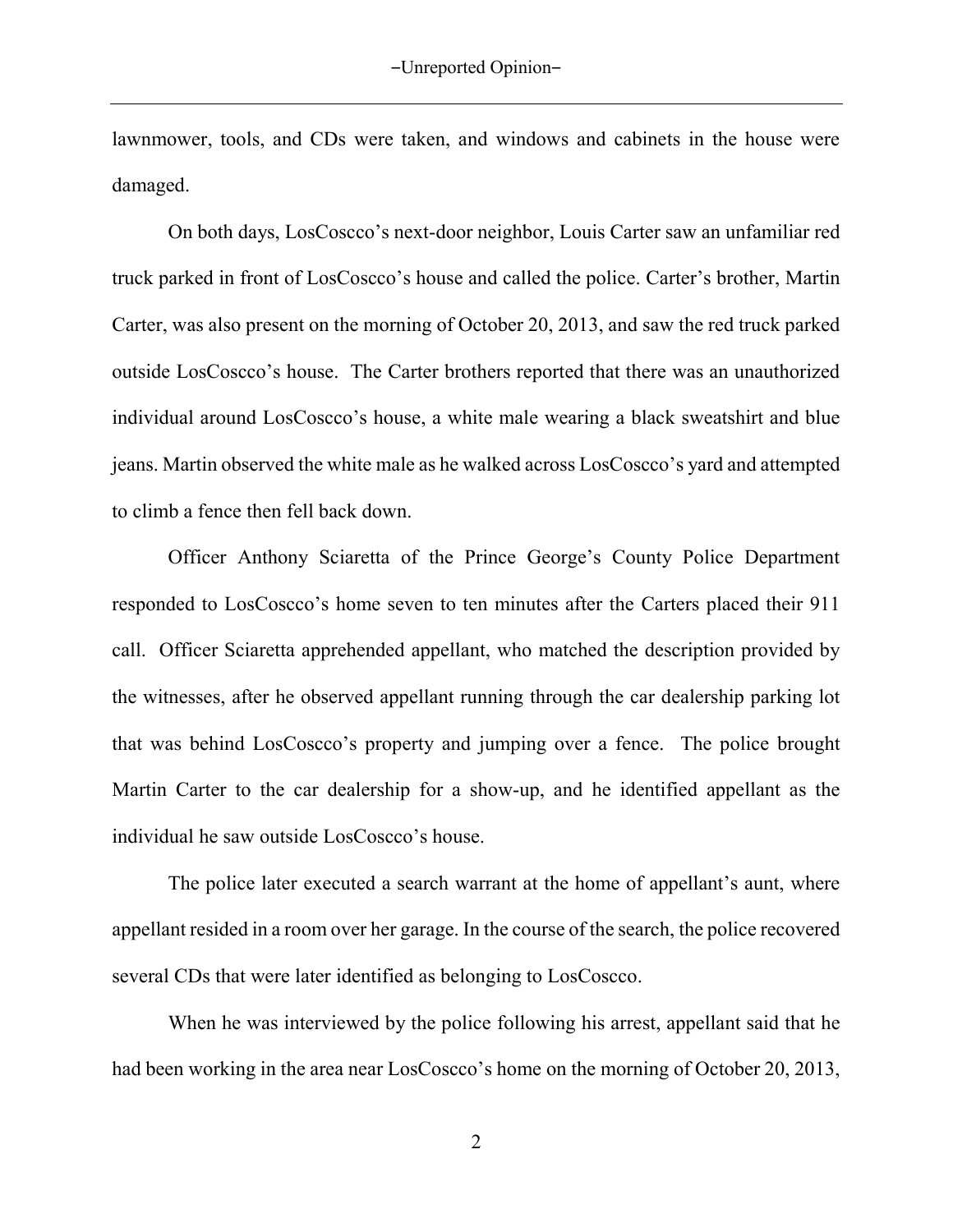when his truck ran out of gas. He said that he went to LosCoscco's house, found a door open, and went inside to look around for a gas can. When he did not find one, he said that he left the house through the back door and was apprehended by the police. Appellant also provided a written statement to the police.

At trial, appellant testified that he walked around the outside of LosCoscco's house looking for a gas can and was walking back to his truck when he was arrested. Appellant consistently denied that he was present at or inside LosCoscco's house on October 18, 2013. Appellant testified that he could not remember what he told the police or what he wrote in his statement, because at the time that he was arrested, he was under the influence of pain medication and other drugs, and the officers were pressing him for a statement rather than taking him to the hospital to have his knee treated.

At the conclusion of the trial, the jury acquitted appellant on the three counts alleging burglary and theft of LosCoscco's home on October 18, 2013. The jury convicted appellant on the four counts alleging burglary and theft of LosCoscco's home on October 20, 2013.

We shall include additional facts in the following discussion.

### **DISCUSSION**

### **I.**

## **Cross-Examination Regarding Prior Convictions**

Appellant first contends that the trial court erred by "allowing the State to elicit evidence of [appellant's] prior convictions without determining if they were less than 15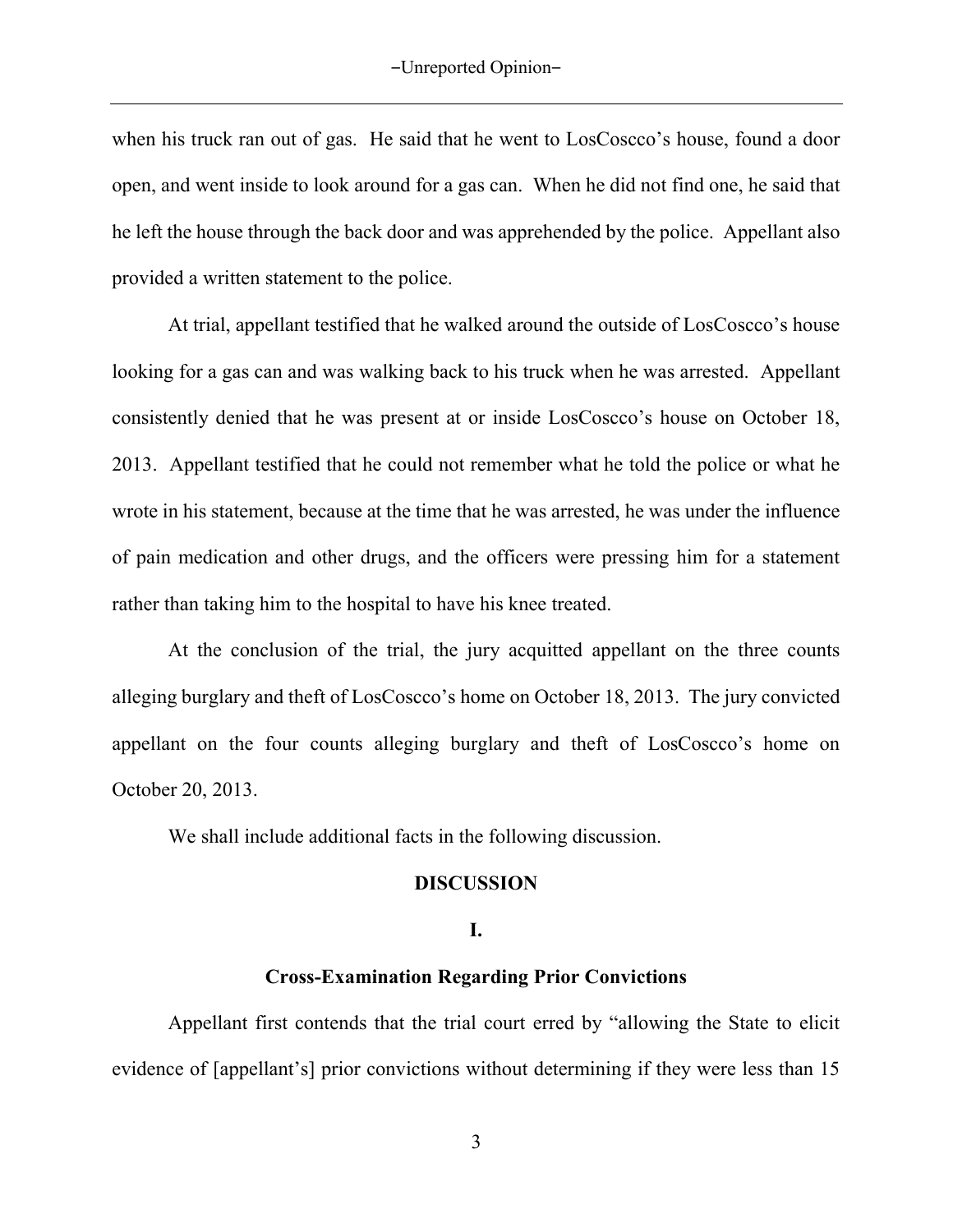years old or exercising any discretion." The State responds that this question was not properly preserved for our review, or in the alternative, that the trial court did not abuse its discretion by allowing the State's inquiries. We concur with the State.

During the State's cross-examination of appellant, the following exchange occurred:

| [THE STATE]:                        | Isn't it true that you've been<br>arrested for larceny before? |
|-------------------------------------|----------------------------------------------------------------|
| [APPELLANT]:                        | Yes.                                                           |
| [DEFENSE COUNSEL]:                  | Objection.                                                     |
| THE COURT:                          | Sustained.                                                     |
| [THE STATE]:                        | Your Honor, may we<br>approach?                                |
| THE COURT:                          | Yes.                                                           |
| (Counsel approached the bench.)     |                                                                |
| [THE STATE]:                        | That's a crime of<br>moral<br>terpitude [sic].                 |
| [DEFENSE COUNSEL]:                  | Your Honor, we object to that<br>and ask for a mistrial.       |
| THE COURT:                          | Was he convicted of that?                                      |
| [THE STATE]:                        | Yes, he was. According to the<br>information I have.           |
| THE COURT:                          | Motion denied.                                                 |
| (Counsel returned to trial tables.) |                                                                |
| [THE STATE]:                        | You have been convicted of<br>that before?                     |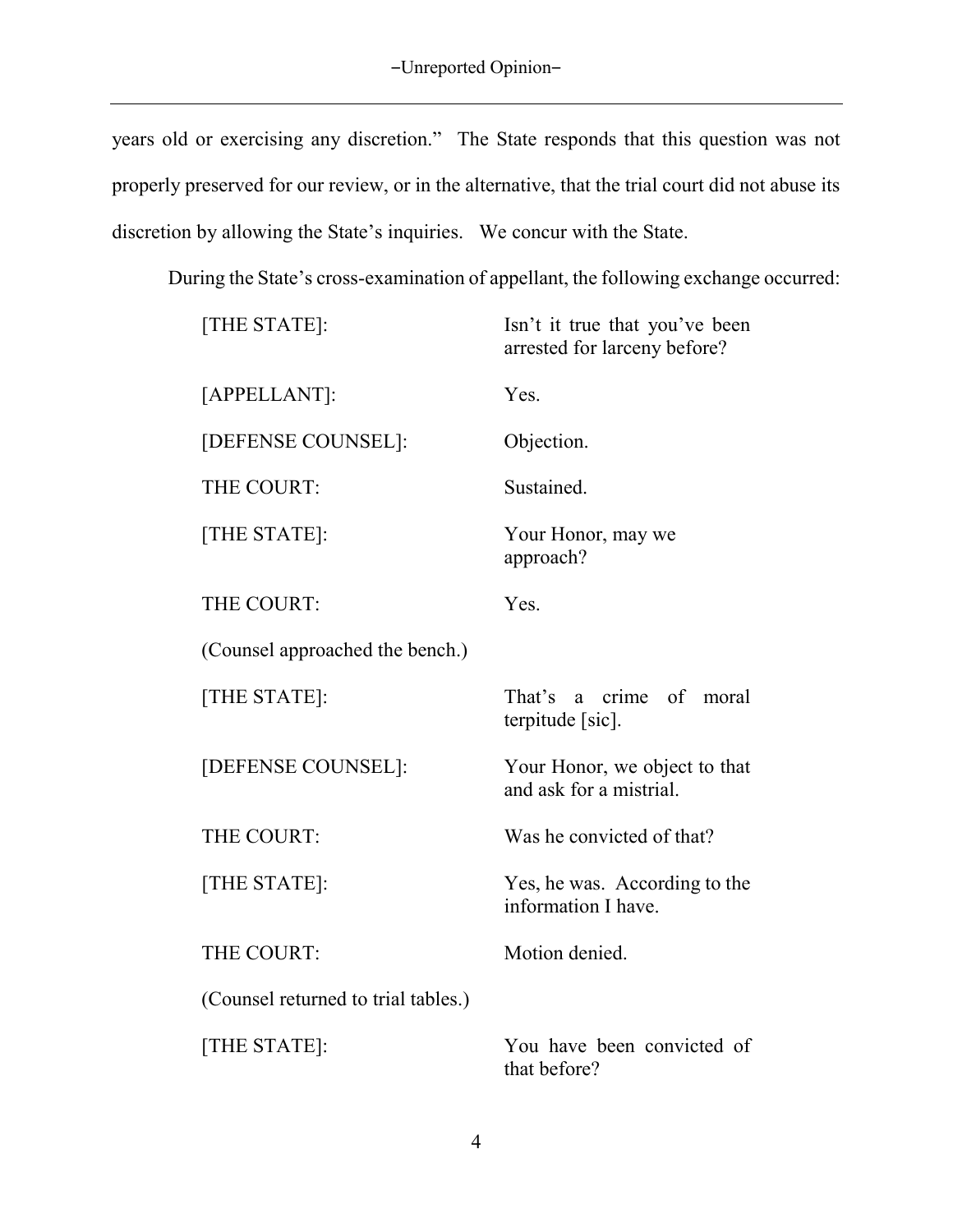[APPELLANT]: Yes, I have.

[THE STATE]: In fact, you've been convicted more than once for larceny before; wouldn't that be true?

[APPELLANT]: Yes.

 $\overline{a}$ 

Maryland Rule 4-323(a) requires a party to object to the admission of evidence "at the time the evidence is offered or as soon thereafter as the grounds for objection become apparent. Otherwise, the objection is waived." Generally a party is required to raise an objection to every improper question, understanding that '"an objection prior to the time the questions are asked is insufficient to preserve the matter for appellate review.'" *Fowlkes v. State*, 117 Md. App. 573, 588 (1997) (citation omitted), *cert. denied*, 348 Md. 523 (1998).

In this case, it is clear from the record that, although defense counsel objected when the prosecutor questioned appellant regarding his previous arrests, defense counsel failed to raise any objection when the prosecutor subsequently questioned appellant regarding his previous convictions.<sup>3</sup> Because appellant failed to object to the prosecutor's question, this

<sup>&</sup>lt;sup>3</sup> It is well established that arrests are substantively different from convictions for the purposes of impeaching a witness.

Maryland courts traditionally have been reluctant to allow impeachment by proof of prior bad acts that did not result in conviction – unless they were specific acts of untruthfulness. The law of Maryland has been clear that a witness may not be impeached by others' accusations or others' statements of the witness' misconduct, including arrests, indictments or criminal charges not resulting in conviction. The rationale given for the (continued…)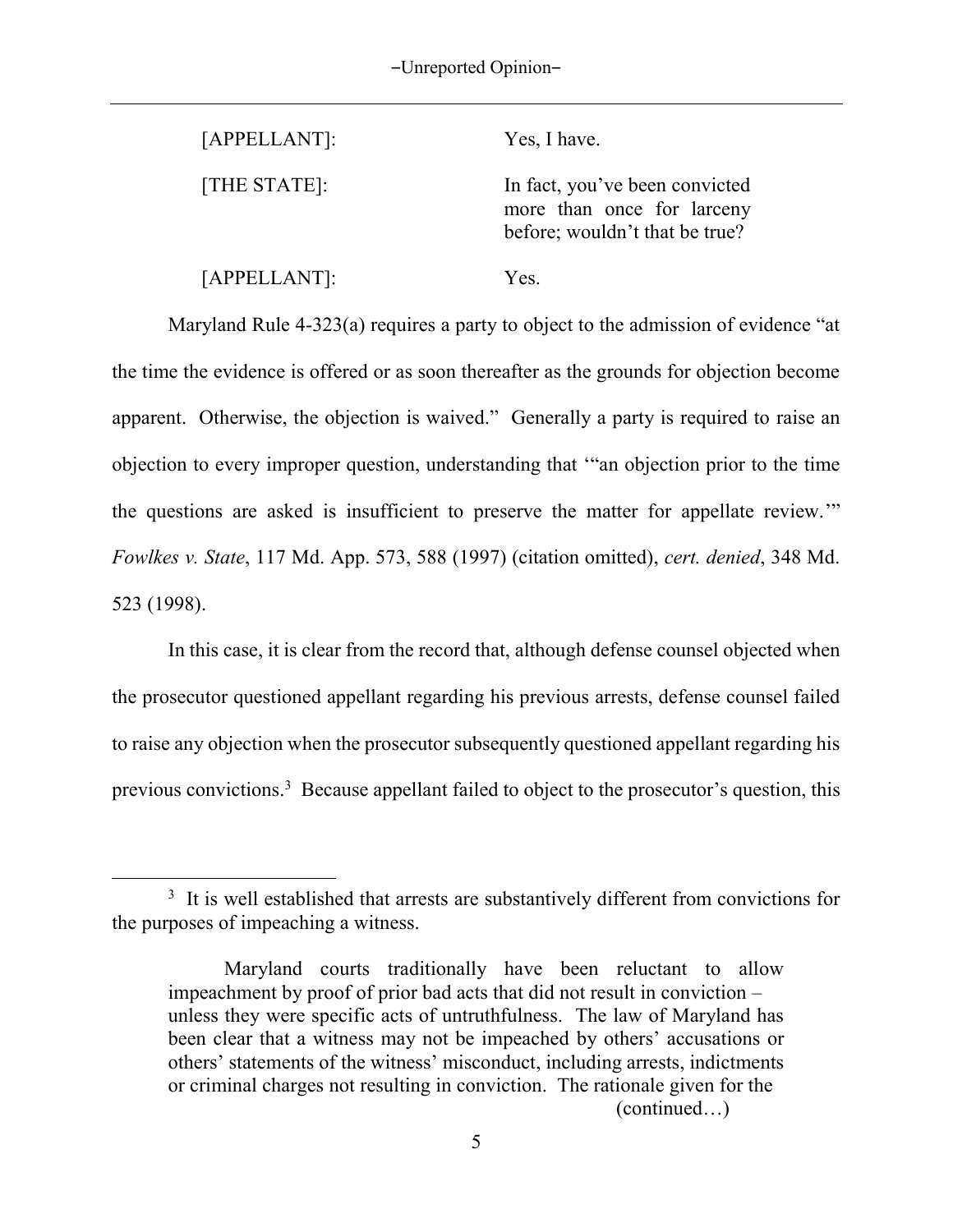issue was not properly preserved for our review. *See* Md. Rule 8-131(a) ("Ordinarily, the appellate court will not decide any other issue unless it plainly appears by the record to have been raised in or decided by the trial court[.]").

Even had this issue been preserved, we would conclude that the trial court committed no reversible error. Md. Rule 5-609 allows the admission of evidence of a witness's prior convictions as impeachment evidence under certain conditions.<sup>4</sup> On review, this Court will overturn a trial court's ruling admitting impeachment evidence only if the court "'exercise[d] discretion in an arbitrary or capricious manner or ... act[ed] beyond the letter or reason of the law.'" *Thomas v. State*, 422 Md. 67, 73 (2011) (alterations in original) (citations omitted).

 $\overline{a}$ 

holdings in those cases was in part the hearsay nature of the accusation. It also was in part that the courts feared that undue prejudice and humiliation would result from cross-examination of a witness about such acts, especially because, absent a conviction, there might be little chance that the witness had committed the act. The courts also recognized that the introduction of the question whether the witness had committed the act was likely to distract the jury from the operative issues in the case.

McLain, *Maryland Evidence*, §608:1, 471–75 (2001) (footnotes omitted). Thus, because defense counsel's objection to the prosecutor's question regarding appellant's prior arrests was properly sustained by the trial court, the State's questions regarding convictions addressed an entirely different issue and, therefore, required a separate objection.

<sup>&</sup>lt;sup>4</sup> Md. Rule 5-609 allows the admission of a witness's prior convictions as impeachment evidence if (1) if the witness testifies; (2) the prior conviction was for "an infamous crime or other crime relevant to the witness's credibility[;]" (3) the conviction occurred within the previous 15 years; and, (4) the court determines that the probative value of the evidence outweighs the prejudice that may accrue to the witness.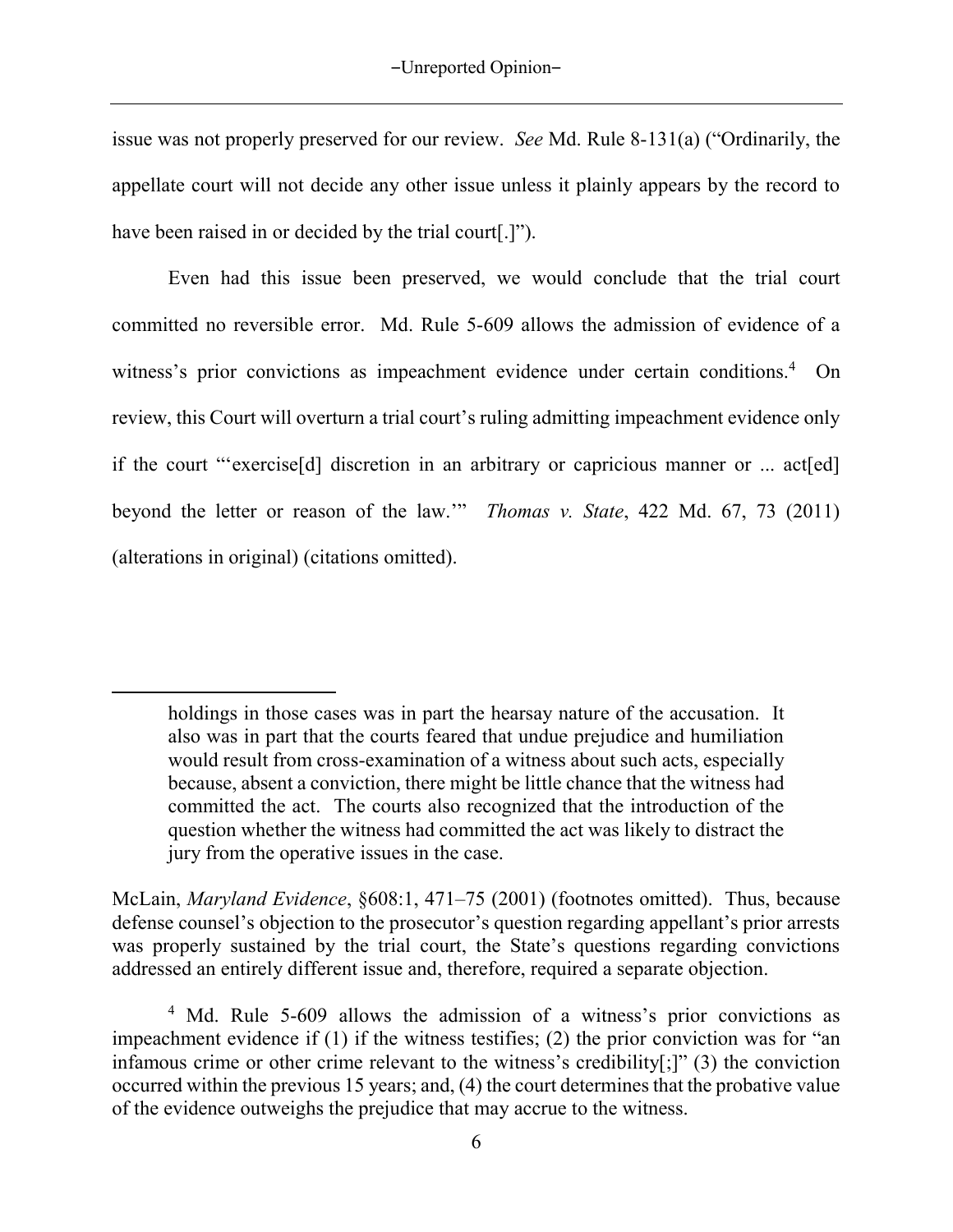In this case, the trial court admitted the impeachment evidence based on the State's proffer that appellant had prior convictions for larceny. We are persuaded that, in the absence of any objection from defense counsel suggesting that appellant's prior convictions occurred more than fifteen years before appellant's trial or that the probative value of the evidence of appellant's prior convictions was outweighed by the prejudice that would accrue to him as a result of its admission, the trial court did not abuse its discretion by inferring that appellant's prior convictions met all of the requirements set forth in Md. Rule 5-609.

We acknowledge that the trial court failed to make any findings on the record in support of its decision to admit the evidence. "Although trial judges are not obliged to detail every step of their logic" in determining whether a prior conviction should be admitted to impeach a defendant, they are urged "to place specific circumstances and factors critical to decision on the record." *Jackson v. State*, 340 Md. 705, 717 (1995); *see also State v. Woodland,* 337 Md. 519, 526 (1995) ("There is no requirement that the trial court's exercise of discretion be detailed for the record, so long as the record reflects that the discretion was in fact exercised."). Even if the trial court's failure to sufficiently articulate its discretionary weighing of the evidence on the record constituted a technical error, it would not rise to the level of substantive error that deprived appellant of a fair trial. *See Sutton v. State*, 139 Md. App. 412, 444 (concluding that failure to articulate weighing of prejudice and probative value on the record did not constitute plain error), *cert. denied*,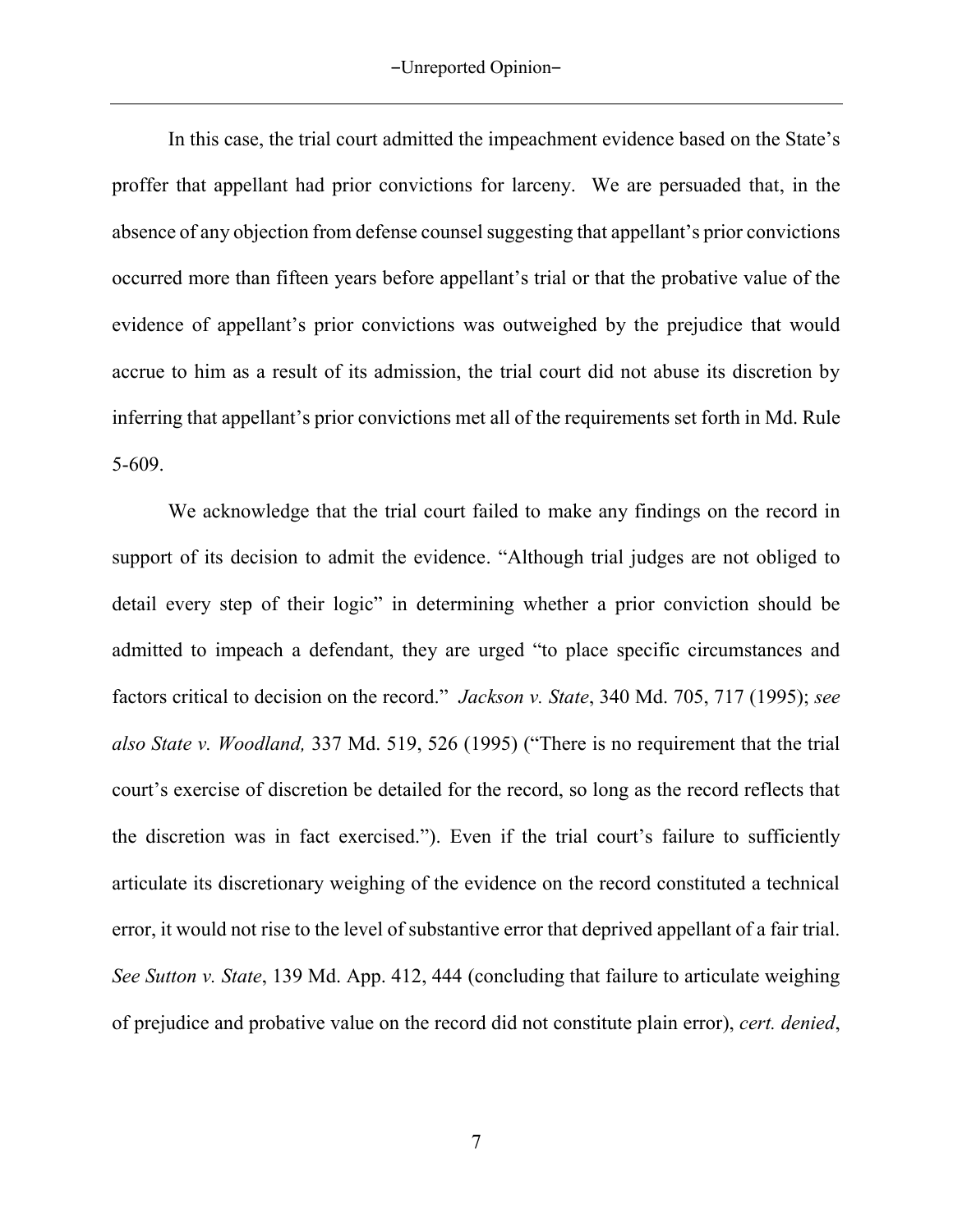366 Md. 249 (2001).Had this issue been properly preserved, we would conclude, therefore, that there was no basis to reverse appellant's convictions.

**II.** 

### **Failure to Instruct Jury Regarding Limited Use of Impeachment Evidence**

After permitting the State to impeach appellant with his prior convictions, the trial court did not instruct the jury that the evidence was admissible only on the issue of defendant's credibility and not as substantive evidence. Generally, when evidence of a prior conviction is admitted for the purpose of impeaching a defendant, the defendant is entitled to a limiting or cautionary instruction, advising the jury that the evidence may only be considered on the issue of credibility, and not as tending to prove defendant's guilt for the offenses with which he is charged. *Whitehead v State*, 54 Md. App. 428, 430, *cert. denied*, 296 Md. 655 (1983). Maryland's pattern jury instruction for impeachment by prior conviction provides:

 You have heard evidence that the defendant has been convicted of a crime. You may consider this evidence in deciding whether the defendant is telling the truth, but for no other purpose. You must not consider the conviction as evidence that the defendant committed the crime charged in this case.

#### MPJI-Cr 3:22.

Appellant concedes that his attorney neither requested that the trial court provide a limiting instruction, nor objected to the court's failure to provide a limiting instruction at his trial. Md. Rule 4-325(e) provides, in pertinent part, "No party may assign as error the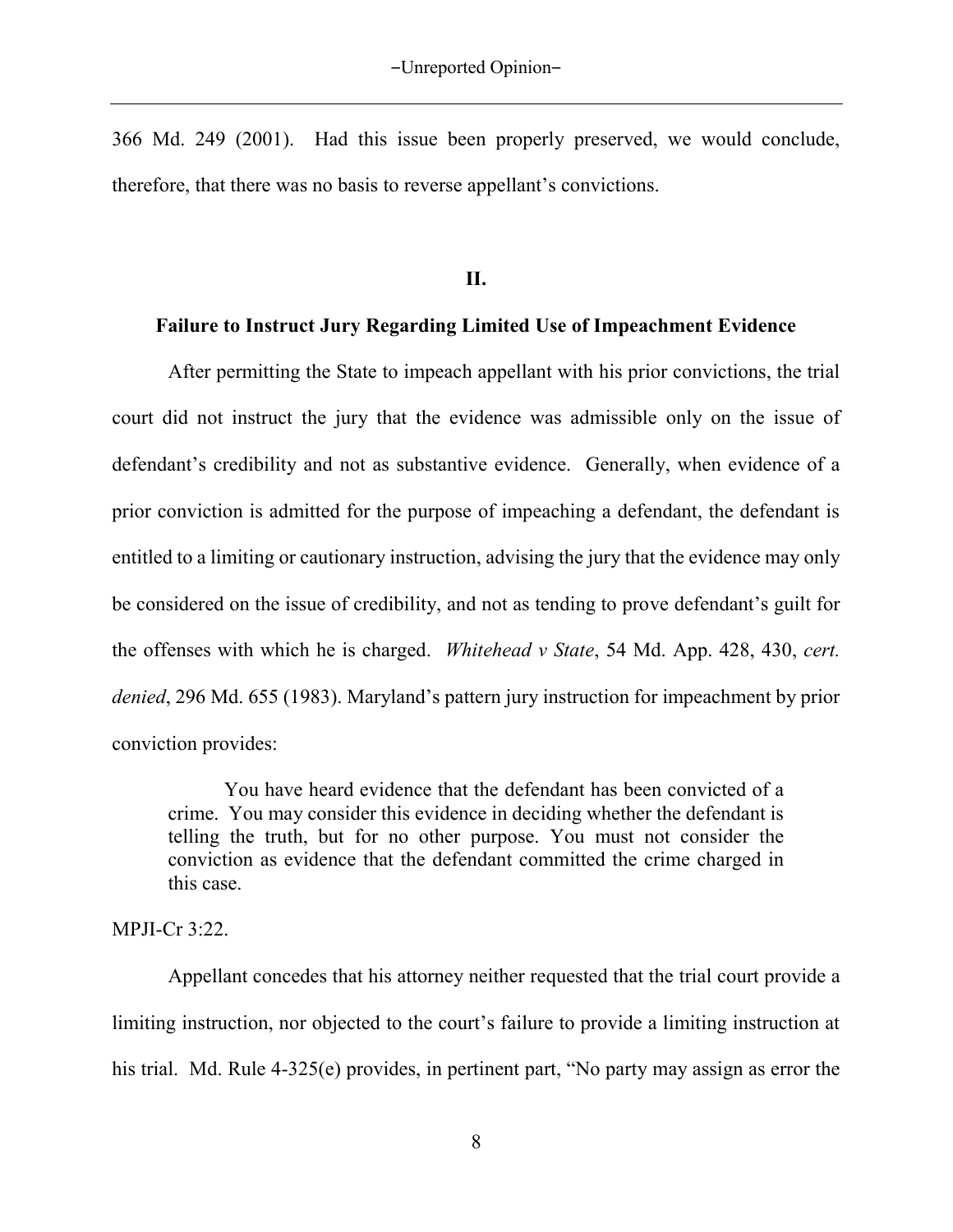giving or the failure to give an instruction unless the party objects on the record promptly after the court instructs the jury, stating distinctly the matter to which the party objects and the grounds of the objection." Because appellant raised no objection to the trial court's failure to provide the limiting instruction, this issue was not properly preserved for appellate review. Md. Rule 4-325(e). We need not, therefore, address it any further. *See* Md. Rule 8-131(a) ("Ordinarily, the appellate court will not decide any other issue unless it plainly appears by the record to have been raised in or decided by the trial court[.]").

Appellant, nonetheless, urges this court to review the trial court's failure to provide a limiting instruction for plain error. Although this Court may, in its discretion, choose to review an egregious failure of the trial court that fundamentally impacts a defendant's right to a fair trial, it does so very rarely, and in only the most compelling circumstances. *See* Md. Rule 4-325(e) ("An appellate court, on its own initiative or on the suggestion of a party, may however take cognizance of any plain error in the instructions, material to the rights of the defendant, despite a failure to object."); *Martin v. State*, 165 Md. 189, 196 (2005) (reserving plain error review for "blockbuster errors"); *Kelly v. State*, 195 Md. App. 403 (2010) ("discretion…ought to be exercised only if the error 'seriously affect[s] the fairness, integrity or public reputation of judicial proceedings'") (citations omitted), *cert. denied*, 417 Md. 502 (2011); *Garner v. State*, 183 Md. App. 122, 152 (2008) (stating that "a consideration of plain error is like a trek to Angkor Wat or Easter Island. It is not a casual stroll down the block to the drugstore or the 7-11."), *aff'd*, 414 Md. 372 (2010); *Hammersla v. State*, 184 Md. App. 295, 306 ("[A]ppellate review under the plain error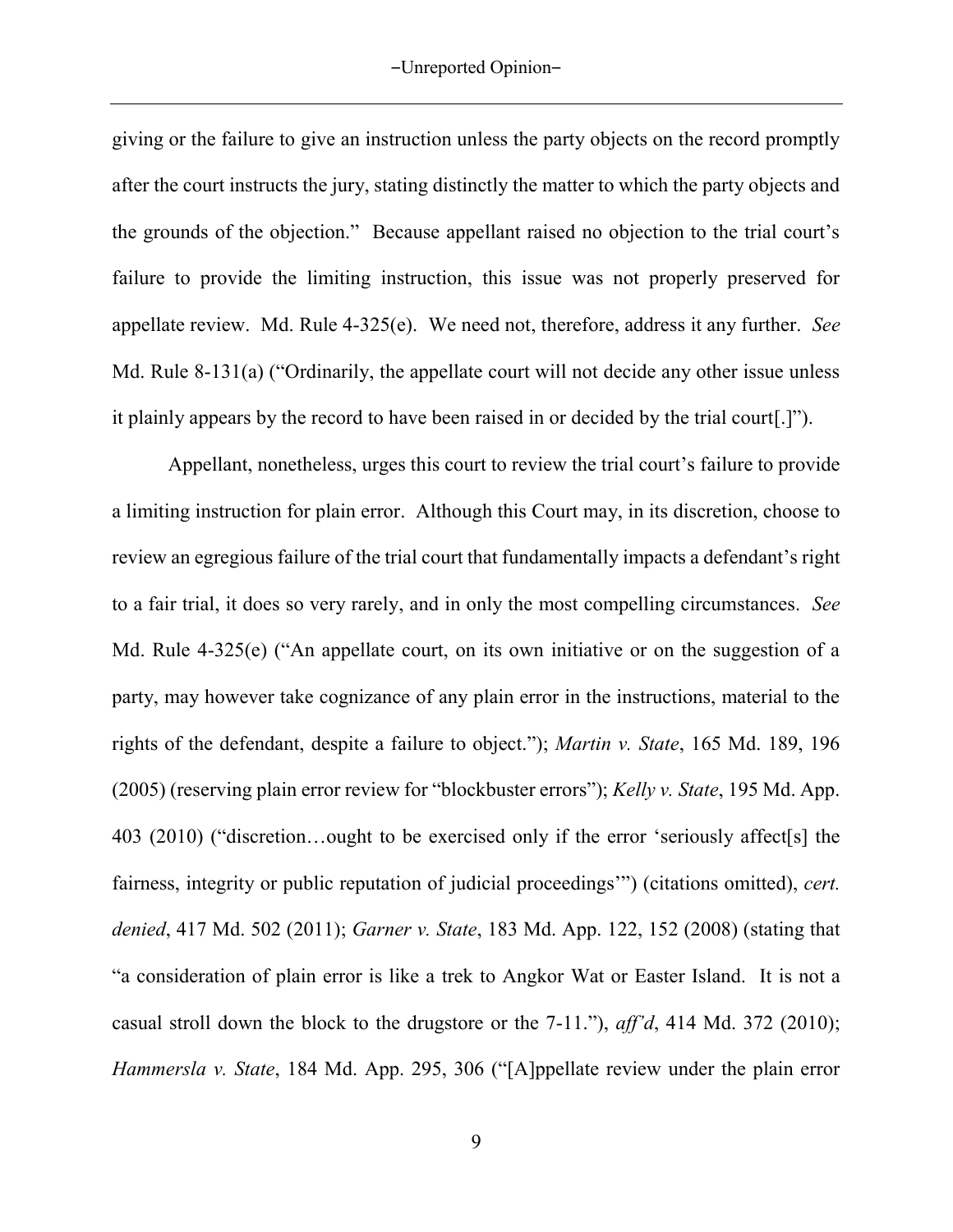doctrine '1) always has been, 2) still is, and 3) will continue to be a rare, rare phenomenon.'") (quoting *Morris v. State*, 153 Md. App. 480, 507 (2003), *cert. denied*, 409 Md. 49 (2009).

In this case, any error that accrued to appellant as a result of the admission of his prior convictions could have been dispelled by the provision of an appropriate limiting instruction. As we have previously opined, "[a]lthough it is appropriate for the trial court to give a limiting instruction that the jury may not consider [evidence] as substantive evidence, the trial court need not do so in the absence of [ ] a request." *Quansah v. State*, 207 Md. App. 636, 658 (2012), *cert. denied*, 430 Md. 13 (2013); s*ee also Bruce v. State*, 318 Md. 706, 729 (1990) (considering a prior inconsistent statement admitted to impeach witness, "the trial judge ordinarily is not required to give a limiting instruction in the absence of a request"). We would conclude that any error in the trial court's failure to provide the pattern jury instruction regarding the limited admissibility of the impeachment evidence was not plain or material to the rights of appellant. *See Fowlkes v. State*, 53 Md. App. 39, 46 (1982) (finding affirmative waiver in defense's failure to object or request limiting instruction), *cert. denied*, 295 Md. 301 (1983).

#### **III.**

#### **Plain Error in Closing Arguments**

During the State's initial and rebuttal closing arguments, the prosecutor made several comments that appellant now contends were improper. We shall consider the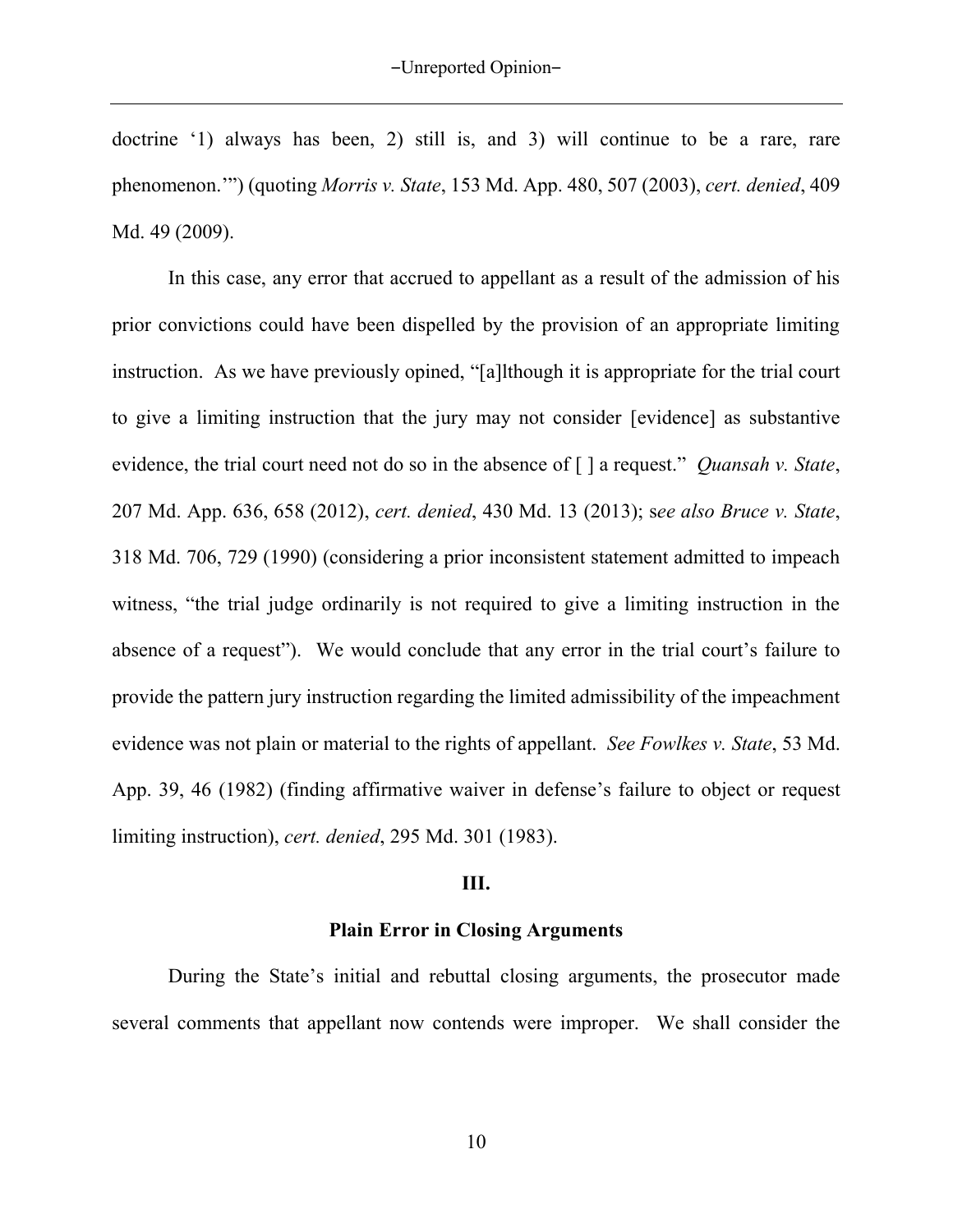challenged arguments in their proper context and in light of arguments made by the defense. First, in the initial closing, the prosecutor argued:

> Officer Sciaretta said he saw the defendant. Even the neighbors said they saw the defendant run and jump the fence over into the car dealership lot. Again, everybody else came in and told you a version and the defendant has a different version. So I submit to you who is the person that's not telling the truth? The defendant is a convicted – convicted of theft. He has at least four aliases. Honest people go by their given government birth name. They don't have all these aliases. They don't have at least four aliases. They have the one name. When they're stopped by the police, they give their correct name.

> He lied to the police that day and gave them a different name. I submit to you he's lying when he gets on the stand and says, I didn't do anything. I didn't go in the house. I went to the 7-Eleven and bought the cd's. Oh, I fell off the roof; but before I go to the hospital, I'm going to go to 7-Eleven first for cigarettes.

> I will submit to you, if you fall off a roof and you're hurt, the first thing you will do is get checked out. Call 911. I'm hurt. Call an ambulance. I'm not going to get up, drive my own self to the hospital, and I'm not going to make a pit stop and buy cigarettes, let alone buy cd's from two people in a parking lot. So I submit to you he's a liar and he's lying to you. Please use your common sense and do not fall for his version of what happened.

In response, defense counsel argued as follows:

[O]ne of the things that [the prosecutor] has said kind of bothers me a little bit. She says use your common sense. And the way she used that phrase, I would describe as saying think about it. He's done it before a long time ago. He did it again. He's been a bad guy, so he must be bad this time.

\* \* \*

So the whole guilt through prior bad acts, that's something you have to decide for yourself if that's the deciding line for you. I suggest it's not supposed to be.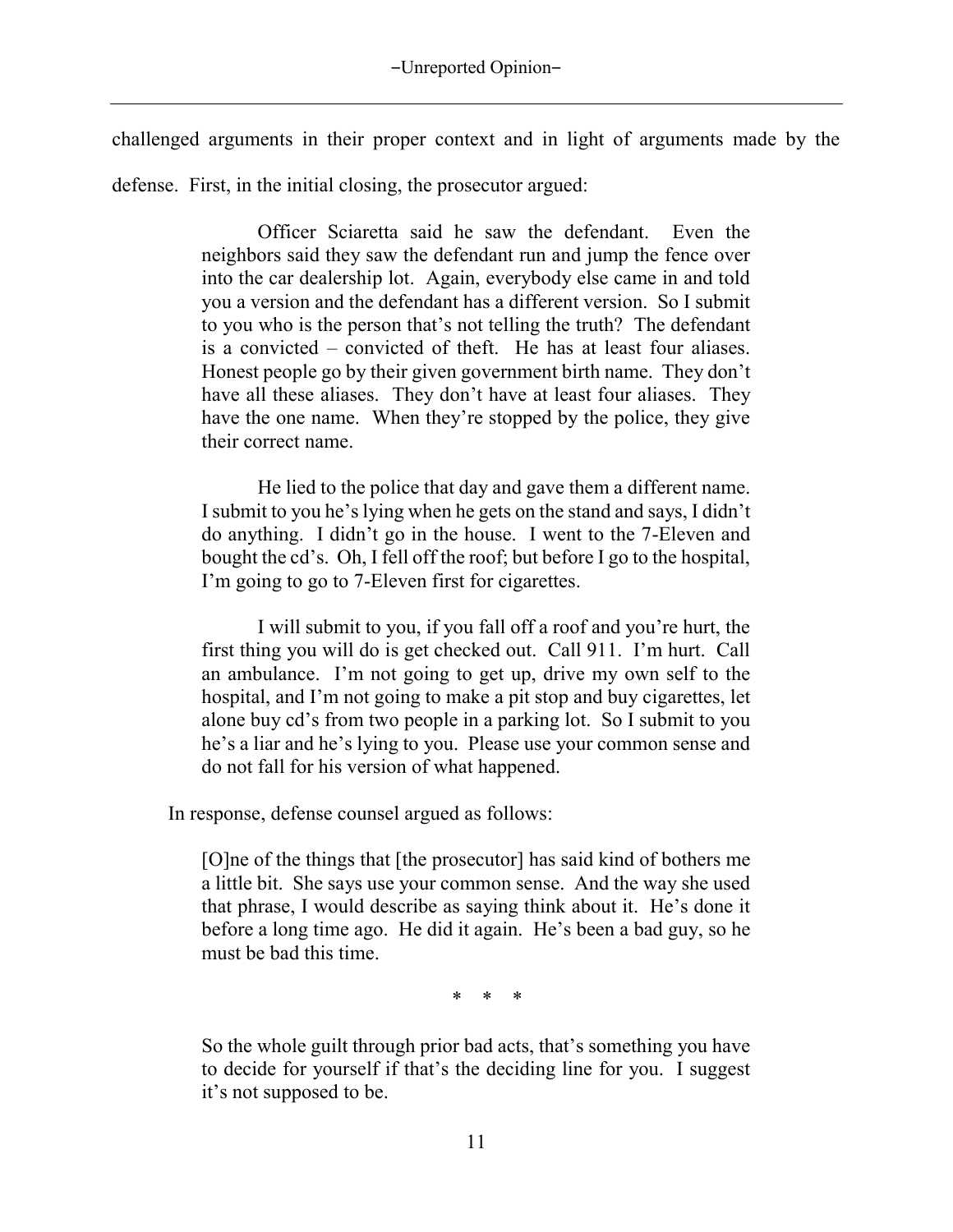In response to defense counsel's argument, the prosecutor made the following comments during rebuttal, the propriety of which appellant challenges in his appeal:

> Ladies and gentlemen, when I said use your common sense, I wasn't the only person that said that. The judge also told you that. I know we've stood here and said because he had stolen before, he's guilty today. That's an inference – you can make that inference. The main reason why I bring that out is to show that he's not credible because of the fact that he has aliases of his past, that he's not to be believed when he gets on the stand, and I would ask that you find him not credible. That's the sole purpose of bringing that out.

Appellant now asserts that the trial court erred by failing to act *sua sponte* to curtail the prosecutor's improper and prejudicial statements. It is clear from the record, and appellant concedes, that defense counsel did not interpose any objection to the prosecutor's comments when they were made, nor after the prosecutor finished her argument.

Because defense counsel raised no objection to the allegedly improper statements, there is no ruling of the circuit court before this Court to review. We must, therefore, conclude that appellant's current arguments were not properly preserved. *See* Md. Rule 8-131(a) ("the appellate court will not decide any other issue unless it plainly appears by the record to have been raised in or decided by the trial court"); *Jones-Harris v. State*, 170 Md. App. 72, 102, (holding that complaints regarding improper remarks in closing arguments are waived if "the improper argument alleged was not brought to the attention of the trial judge either when the argument was made or immediately after the prosecutor's initial argument was completed"), *cert. denied*, 405 Md. 64 (2008); *Correll v.State*, 215 Md. App. 483, 515 (2013) (stating that "argument about prosecutor's improper comments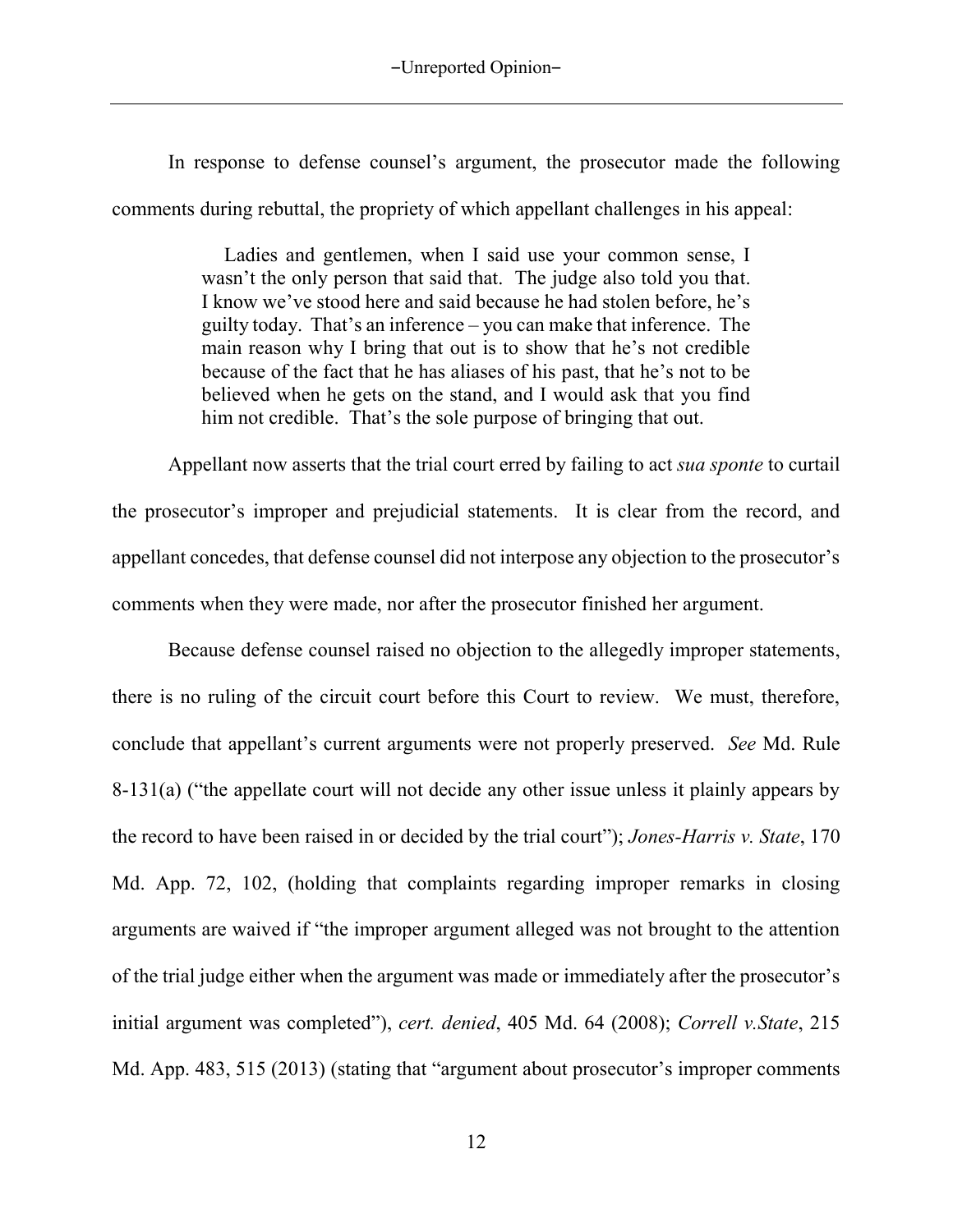not preserved for appellate review when 'counsel neither objected when the argument was made nor at any later point [and] did not request a mistrial or a curative instruction'") (citation omitted), *cert. denied*, 437 Md. 638 (2014).

On appeal, appellant urges this Court to exercise its discretion and undertake plain error review of the allegedly improper comments in the prosecutor's rebuttal closing argument. Appellant characterizes the prosecutor's argument as "[telling the] jurors that they could draw an inference that [appellant] was guilty based on past convictions." He concludes that the prosecutor's arguments were "particularly egregious" and "likely to mislead jurors [] because the trial court failed to instruct that [appellant's] convictions could only be used for impeachment purposes."

Appellant accurately points out that this Court may undertake plain error review to evaluate whether "the cumulative effect of the prosecutor's remarks was likely to have improperly influenced the jury[.]" *Lawson v. State*, 389 Md 570, 604 (2005). Appellant fails, however, to proffer any compelling reason for this Court to do so. *See, e.g., Morris*, 153 Md. App. at 522–23 ("The failure we so often see when the 'plain error' exemption is invoked is the failure to realize the chasm of difference between due process and gratuitous process and the different mind sets that reviewing judges, in the exercise of their discretion, in all likelihood bring to bear on those two very different phenomena."), *cert. denied*, 380 Md. 618 (2004).

The power to decide issues not raised below is "solely within the court's discretion and is in no way mandatory." *Conyers v. State*, 354 Md. 132, 148, (citing *State v. Bell*, 334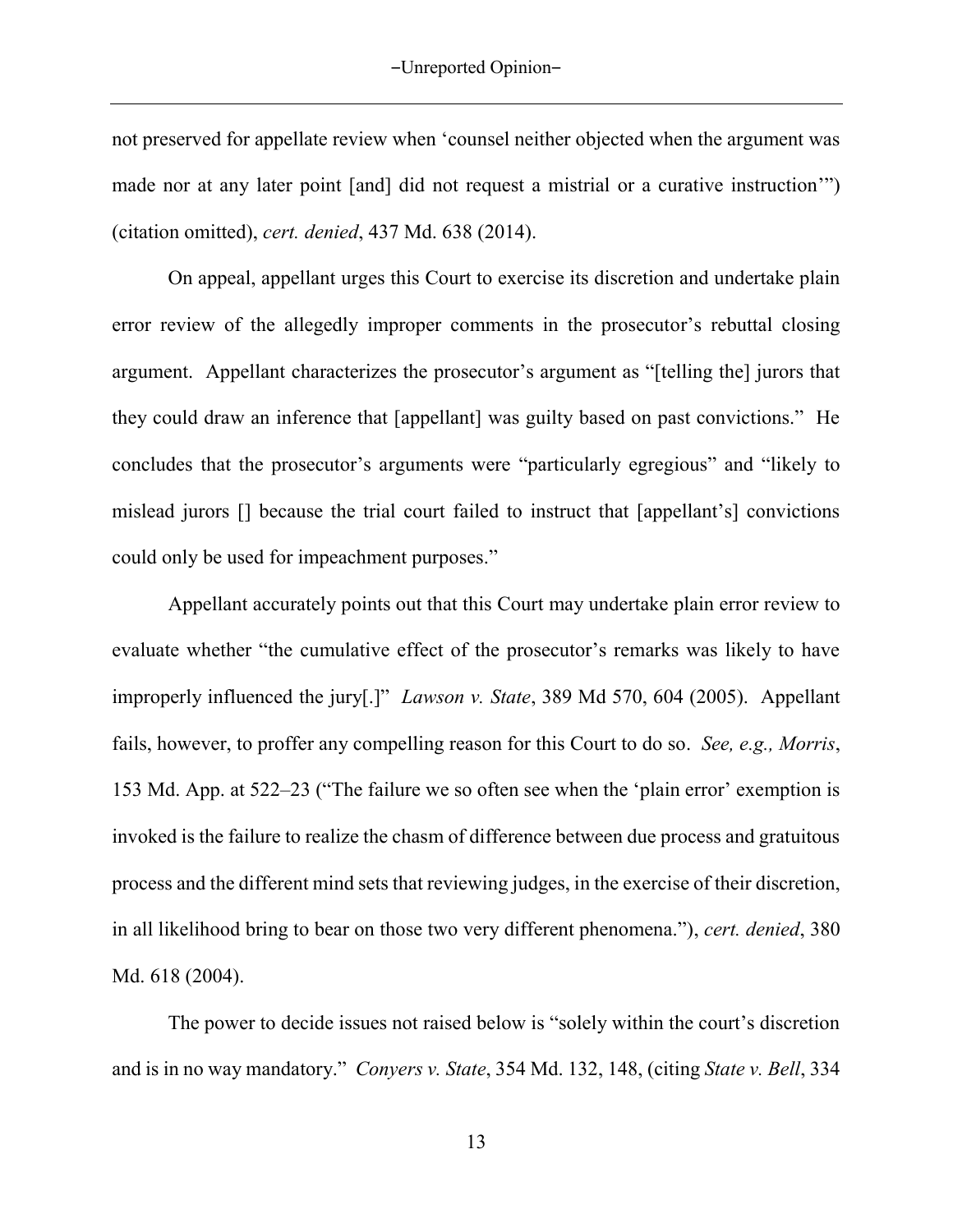Md. 178, 187–88 (1994), *cert. denied*, 528 U.S. 910 (1999)). This Court reserves such gratuitous exercises of discretion for those cases where the "'unobjected to error [is] compelling, extraordinary, exceptional or fundamental to assure the defendant a fair trial.'" *Smith v. State*, 64 Md. App. 625, 632 (1985) (quoting *State v. Hutchinson*, 287 Md. 198, 203 (1980)); *see also State v. Daughton*, 321 Md. 206, 211 (1990) (holding that plain error is "error which vitally affects a defendant's right to a fair and impartial trial"). When an individual requests that this Court undertake plain error review, there are several factors we consider. Among them are: 1) "the opportunity to use an unpreserved contention as a vehicle for illuminating an area of law"; 2) "the egregiousness of the trial court's error"; 3) "the impact of the error on the defendant"; and 4) "the degree of lawyerly diligence or dereliction." *Steward v. State*, 218 Md. App. 550, 566, *cert. denied*, 441 Md. 63 (2014). The mere fact that a comment made by the prosecutor may have been prejudicial is not sufficient to compel this Court to undertake plain error review. *See, e.g., Morris*, 153 Md. App. at 511-12 ("If every material (prejudicial) error were *ipso facto* entitled to notice under the 'plain error doctrine,' the preservation requirement would be rendered utterly meaningless. . . . The fact that an error may have been prejudicial to the accused does not, of course, *ipso facto* guarantee that it will be noticed." (emphasis in original)).

Our review of the transcript persuades us that in her rebuttal, the prosecutor was attempting to restate defense counsel's own propensity argument and explain to the jury the appropriate and limited use of the evidence regarding appellant's prior convictions. In sum, the prosecutor urged the jury to infer that appellant's prior theft convictions – along